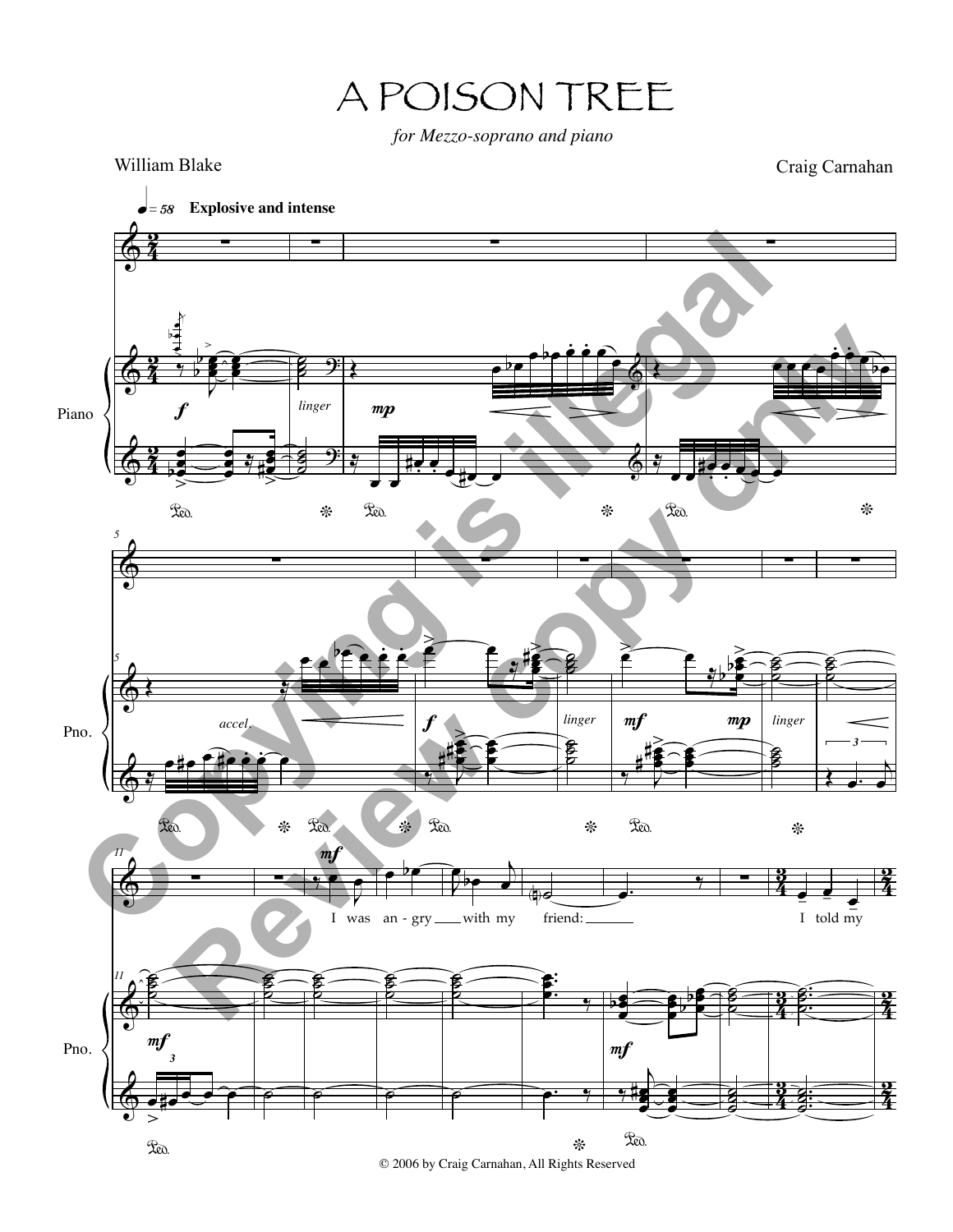2 A Poison Tree

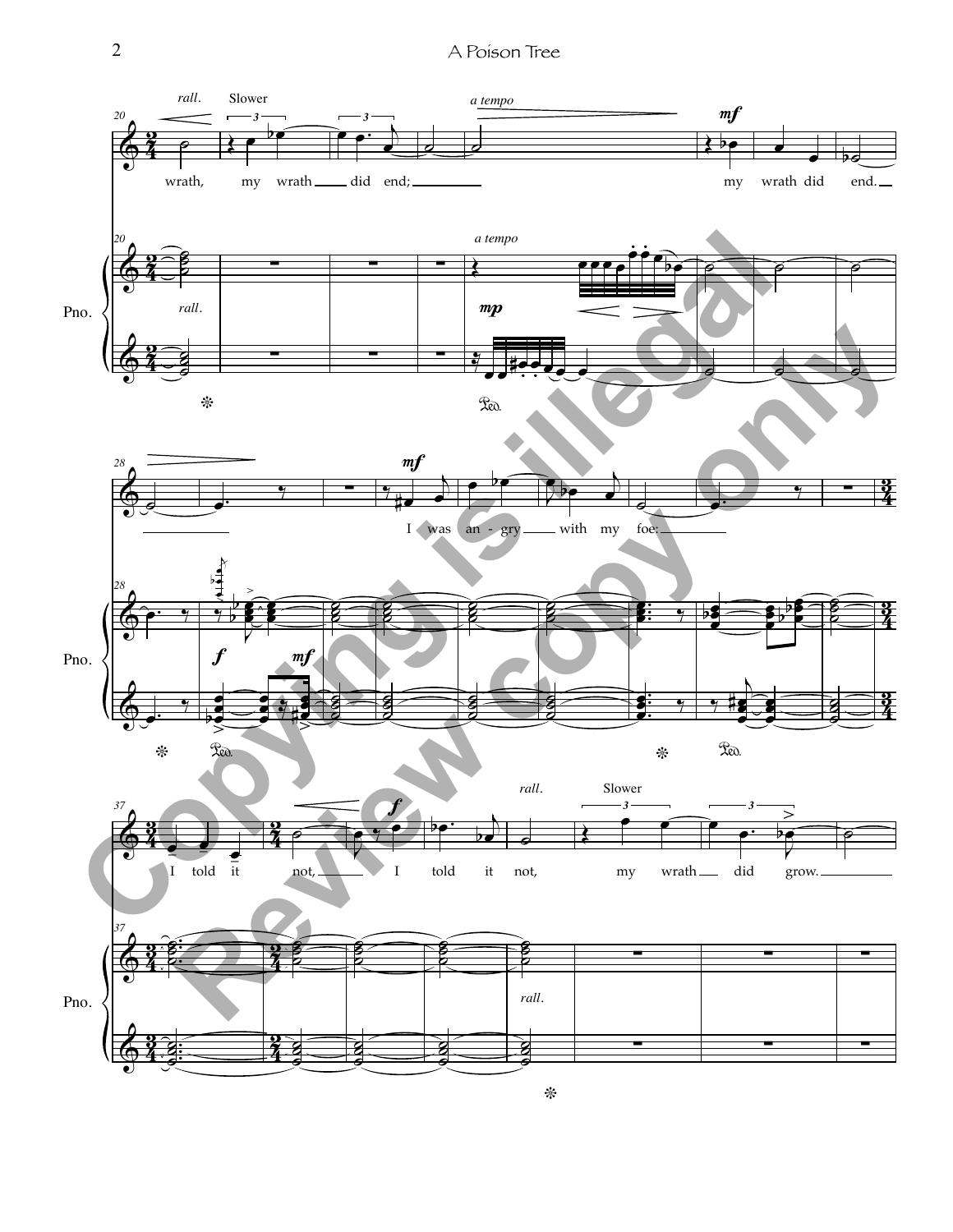A Poison Tree 3

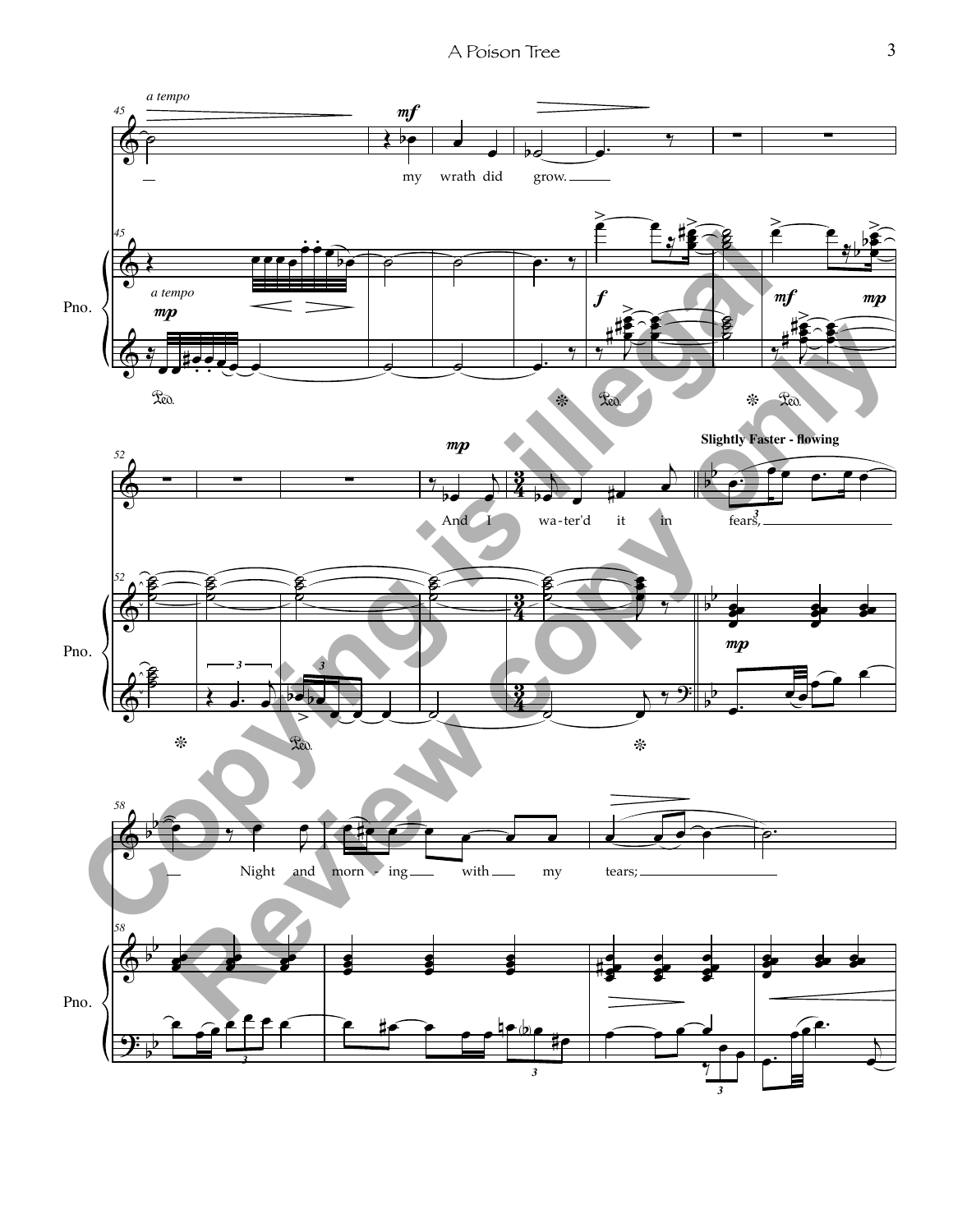